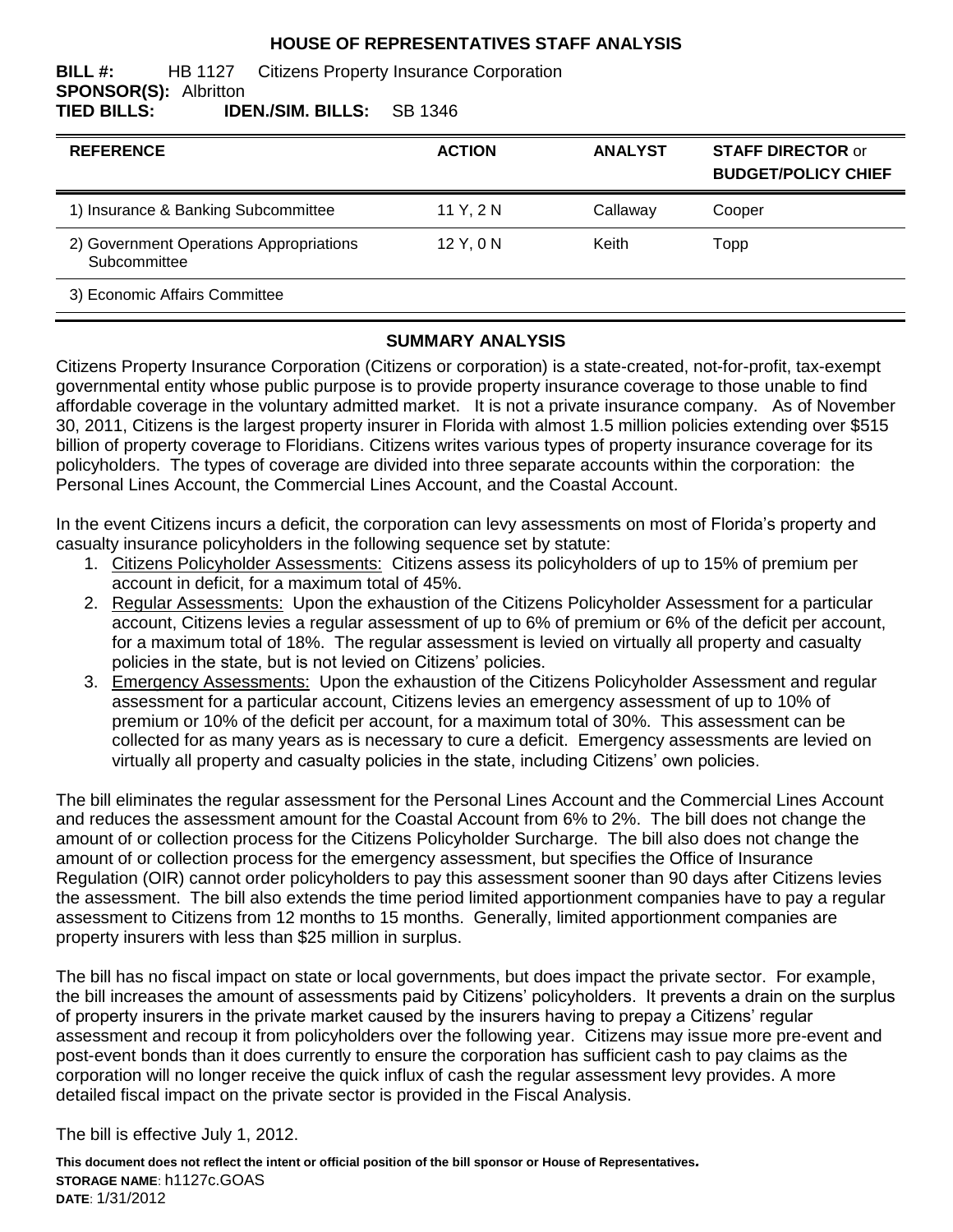#### **FULL ANALYSIS**

# **I. SUBSTANTIVE ANALYSIS**

## A. EFFECT OF PROPOSED CHANGES:

# **Background**

Citizens Property Insurance Corporation (Citizens or corporation) is a state-created, not-for-profit, taxexempt governmental entity whose public purpose is to provide property insurance coverage to those unable to find affordable coverage in the voluntary admitted market. It is not a private insurance company. As of November 30, 2011, Citizens is the largest property insurer in Florida with almost 1.5 million policies extending over \$515 billion of property coverage to Floridians.<sup>1</sup>

Citizens was created by the Legislature in 2002 by the merger of two existing property insurance associations that provided property insurance to those homeowners and businesses who could not find coverage in the private market.

Citizens writes various types of property insurance coverage for its policyholders. The types of coverage are divided into three separate accounts within the corporation:

- 1. Personal Lines Account (PLA) Multi-peril Policies<sup>2</sup> Consists of homeowners, mobile homeowners, dwelling fire, tenants, condominium unit owners and similar policies;
- 2. Commercial Lines Account (CLA) Multi-peril Policies Consists of condominium association, apartment building, homeowner's association policies, and commercial non-residential multi-peril policies on property located outside the Coastal Account area; and
- 3. Coastal Account Wind-only<sup>3</sup> and Multi-peril Policies Consists of wind-only and multi-peril policies for personal residential, commercial residential, and commercial non-residential issued in limited eligible coastal areas.

Citizens' financial resources to pay property insurance claims include both resources typically available to private insurance companies and resources uniquely available to Citizens as a governmental entity with the statutory authority to levy assessments in the event of a deficit in Citizens' financial resources. Like typical private insurance companies, Citizens' financial resources include:

- insurance premiums;  $\bullet$
- investment income;
- accumulated surplus;  $\bullet$
- reimbursements from the Florida Hurricane Catastrophe Fund due to Citizens' purchase of  $\bullet$ reinsurance from the Florida Hurricane Catastrophe Fund; and
- reimbursements from private reinsurance companies if Citizens purchases private reinsurance.  $\bullet$

Financial resources unique to Citizens include: Citizens Policyholder Surcharges, regular assessments, and emergency assessments.

In the event Citizens incurs a deficit (i.e., its obligations to pay claims exceeds its capital plus reinsurance recoveries), it can levy assessments on most of Florida's property and casualty insurance policyholders in a specific sequence set by statute.<sup>4</sup> The three Citizens' accounts calculate deficits and resulting assessment needs independently, so assessments can be levied when any one or more of the three Citizens' accounts has a deficit.

 $\overline{a}$ 

<sup>&</sup>lt;sup>1</sup> <https://www.citizensfla.com/>

<sup>2</sup> A multi-peril policy is defined as a package policy, such as a homeowners or business insurance policy that provides coverage against several different perils. It also refers to the combination of property and liability coverage in one policy. (http://www2.iii.org/glossary/) Multi-peril property insurance policies include coverage for damage from windstorm and from other perils, such as fire, theft, and liability.

 $3$  A wind-only policy is a property insurance policy that provides coverage against windstorm damage only. Coverage against non-windstorm events such as fire, theft, and liability are available in a separate policy.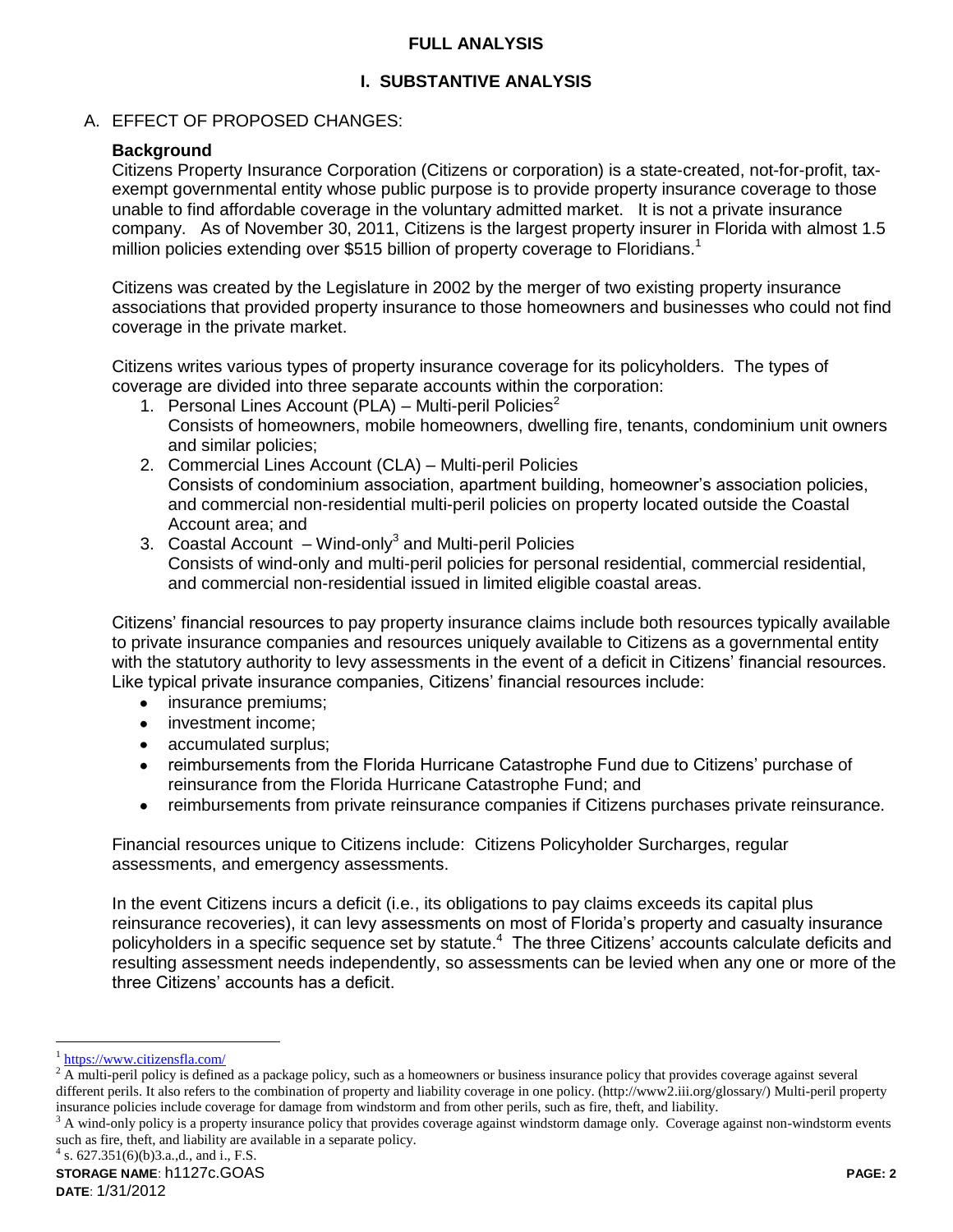The Citizens' assessment scheme is as follows:

- 1. Citizens Policyholder Assessments: If Citizens incurs a deficit, Citizens will first levy surcharges on its policyholders of up to 15% of premium per account in deficit, for a maximum total of 45%.<sup>5</sup> This surcharge is collected over twelve months and is collected at the time a new Citizens' policy is written or an existing Citizens'' policy is renewed.
- 2. Regular Assessments:Upon the exhaustion of the Citizens Policyholder Assessment for a particular account, Citizens levies a regular assessment of up to 6% of premium or 6% of the deficit per account, for a maximum total of 18%.<sup>6</sup> The regular assessment is levied on virtually all property and casualty policies in the state, but is not levied on Citizens' policies. The assessment is also not levied on workers' compensation, medical malpractice, accident and health, crop or federal flood insurance policies. Mechanically, property casualty insurers with policies subject to the regular assessment "front" the assessment to Citizens and recover it from their policyholders at the issuance of a new policy or at renewal of existing policies. Thus, Citizens will collect funds raised by a regular assessment quickly after the assessment is levied, usually within 30 days after levy.
- *3.* Emergency Assessments: Upon the exhaustion of the Citizens Policyholder Assessment and regular assessment for a particular account, Citizens levies an emergency assessment of up to 10% of premium or 10% of the deficit per account, for a maximum total of 30%.<sup>7</sup> This assessment can be collected for as many years as is necessary to cure a deficit. Emergency assessments are levied on virtually all property and casualty policies in the state, including Citizens' own policies. However, this assessment is not levied on workers' compensation, medical malpractice, accident and health, crop or federal flood insurance policies. Mechanically, property and casualty insurers with policies subject to the emergency assessment collect the assessment from policyholders at the issuance of a new policy or at renewal of existing policies and then remit the assessments periodically to Citizens. Thus, Citizens will not collect funds raised by an emergency assessment immediately after the assessment is levied but will collect funds intermittently throughout the collection period as policies are renewed and new policies written.

Citizens projects the corporation will have over \$5.7 billion in surplus to pay claims during the 2011 hurricane season.<sup>8</sup> In addition, Citizens could be reimbursed another \$6.5 billion for claims paid by the Florida Hurricane Catastrophe Fund. Citizens purchased private reinsurance for the Coastal Account that would reimburse the corporation up to \$575 million for claims paid in this Account. Thus, the maximum amount Citizens has to pay claims in all accounts for the 2011 hurricane season is approximately \$12.775 billion.<sup>9</sup>

As of November 30, 2011, Citizens' total exposure is over \$515 billion. Citizens estimates the 1-in-100 year hurricane would cost over \$23.2 billion.<sup>10</sup> The \$10.4 billion difference between Citizens' resources to pay claims (\$12.775 billion) and its 1-in-100 year exposure (\$23.2 billion) would be covered by assessments levied by Citizens on its own policyholders and on policyholders of most property and casualty insurance. Specifically, Citizens is able to assess the following maximum amounts with their current assessment authority:

- 1. Citizens Policyholder Surcharge approximately \$1.172 billion (\$391 million for the Coastal Account and \$781 million for the PLA/CLA).
- 2. Regular Assessment approximately \$5.580 billion (\$1.860 billion for the Coastal Account and \$3.720 billion for the PLA/CLA).

**STORAGE NAME**: h1127c.GOAS **PAGE: 3**

**DATE**: 1/31/2012

 $\overline{a}$  $5$  s. 627.351(6)(b)3.i., F.S.

 $6$  s. 627.351(6)(b)3.a. and b., F.S.

 $7$  s. 627.352(6)(b)3.d., F.S.

 ${}^{8}$ Data as of July 13, 2011. Information on file with the Insurance & Banking Subcommittee.

<sup>&</sup>lt;sup>9</sup> Although Citizens has another \$3.82 billion in pre-event bonding for the Coastal Account that would be available to pay claims, this bonding would have to be repaid through assessments, so is not included in the calculations. If this amount were included, Citizens would have \$16.5 billion to pay claims during the 2011 hurricane season.

 $10$  A 1-in-100 year hurricane has a 1% probability of occurring. Information obtained from Citizens' presentation to the Financial Services Commission dated November 1, 2011.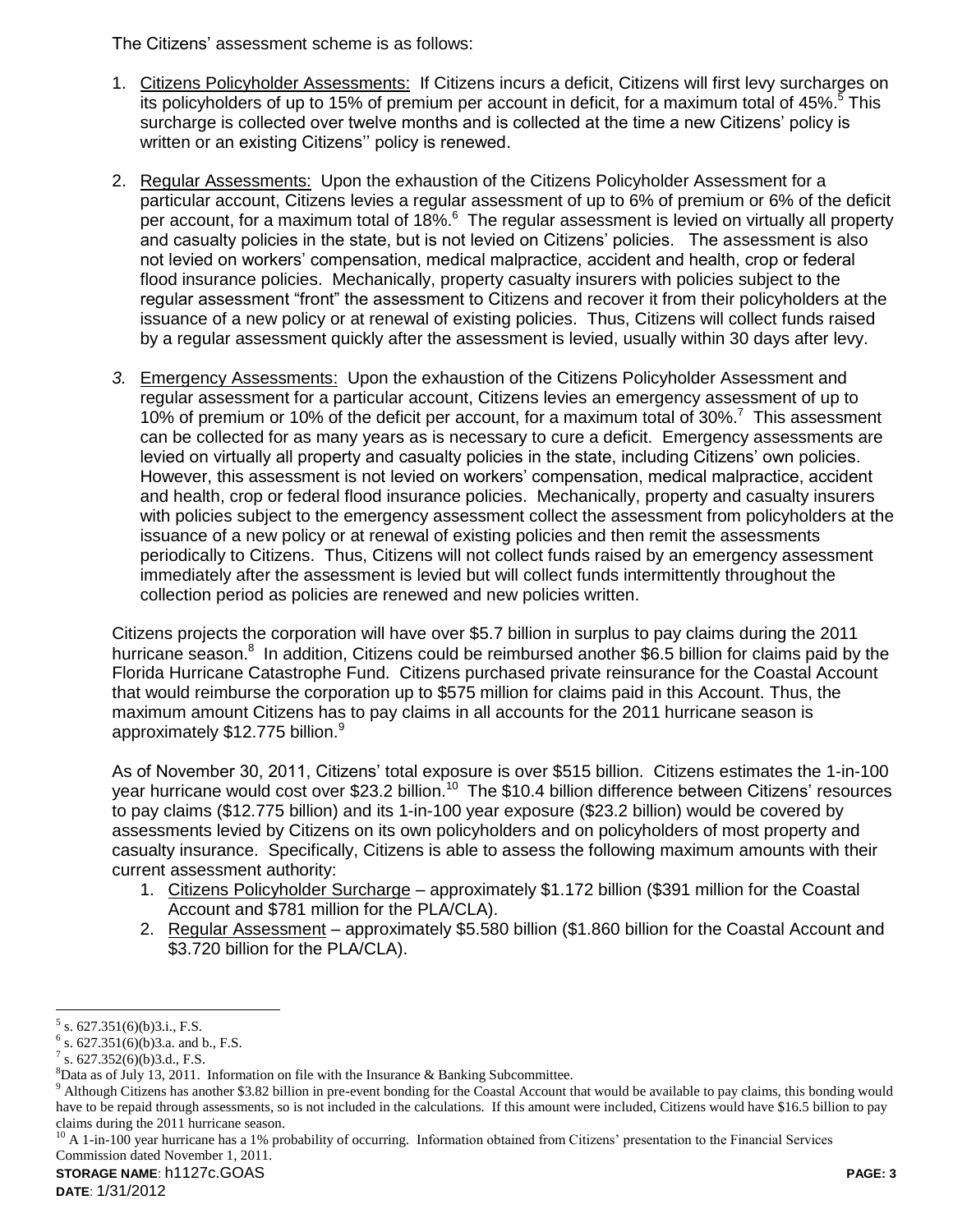3. Emergency Assessment –Unlimited maximum assessment in the aggregate because the length of the assessment is not limited. However, yearly assessments are limited to 10% of premium or 10% of the deficit per account.

# **Effect of Proposed Changes**

The bill eliminates the regular assessment for the PLA and CLA and reduces the assessment amount for the Coastal Account from 6% to 2%. The bill does not change the amount of or collection process for the Citizens Policyholder Surcharge. The bill also does not change the amount of or collection process for the emergency assessment, but specifies the Office of Insurance Regulation (OIR) cannot order policyholders to pay this assessment sooner than 90 days after Citizens levies the assessment. No time frame is given in current law for the OIR to order payment of emergency assessments. Nevertheless, for the emergency assessment levied by Citizens in 2007 due to losses from the 2005 hurricanes, Citizens requested, and OIR approved, a start date for the levy of emergency assessments over six months after the date the levy was requested and approved.<sup>11</sup>

The bill also makes revisions designed to assist Citizens in the promulgation and collection of assessments. The bill authorizes Citizens' Board of Governors to levy Citizens Policyholder Surcharges and regular and emergency assessments upon their projection that a Citizens' account will incur a deficit. Current law requires the Citizens' account to actually incur a deficit prior to the levy of the Citizens Policyholder Surcharge or assessments.

Under current law, a limited apportionment property insurance company<sup>12</sup> must pay the regular assessment to Citizens within 12 months after Citizens levies the assessment. Generally, limited apportionment companies are property insurers with less than \$25 million in surplus. All other types of insurers subject to the regular assessment pay the assessment amount to Citizens within 30 days after Citizens levies the assessment. The bill extends the time period limited apportionment companies have to pay a regular assessment to Citizens from 12 months to 15 months. Because regular assessments for the PLA and CLA are eliminated by the bill, the 15 month payment timeframe would apply to only regular assessments for the Coastal Account.

B. SECTION DIRECTORY:

**Section 1:** Amends s. 627.351, F.S., relating to Citizens Property Insurance Corporation.

**Section 2:** Provides an effective date of July 1, 2012.

# **II. FISCAL ANALYSIS & ECONOMIC IMPACT STATEMENT**

- A. FISCAL IMPACT ON STATE GOVERNMENT:
	- 1. Revenues:

None.

 $\overline{a}$ 

2. Expenditures:

According to the Office of Insurance Regulation, there may be an increase in workload associated with the additional regulatory oversight and tasks that must be performed based on the provisions

 $11$ Due to the 2005 hurricanes, Citizens sustained a deficit of almost \$1.8 billion. In the 2006 Legislative Session, the Legislature appropriated \$715 million to defray the Citizens' deficit associated with the 2005 hurricanes, making the deficit amount passed on to property owners in Florida over \$887 million. To cover the deficit, in addition to a one-time regular assessment of 2.04%, Citizens levied an emergency assessment 1.4% for 10 years. Citizens requested the emergency assessment levy on December 7, 2006 and the OIR approved the levy on January 1, 2007. The start date of the levy, as stated in the request and approved by the OIR, was July 1, 2007. On July 1, 2011 the 1.4% assessment amount was reduced to 1% due to an increase in the assessment premium base.

<sup>(</sup>see [http://www.floir.com/sections/pandc/CitizensEmergencyAssessment.aspx;](http://www.floir.com/sections/pandc/CitizensEmergencyAssessment.aspx) OIR 11-03M (Informational Memorandum issued by OIR April 4, 2011 available at http://www.floir.com/Office/Memoranda/index.aspx)).

 $^{12}$ Generally, a limited apportionment insurance company is an insurer with a surplus of \$25 million or less writing 25% or more of its total countrywide property insurance premiums in Florida. (see s. 627.351(6)(c)13., F.S.)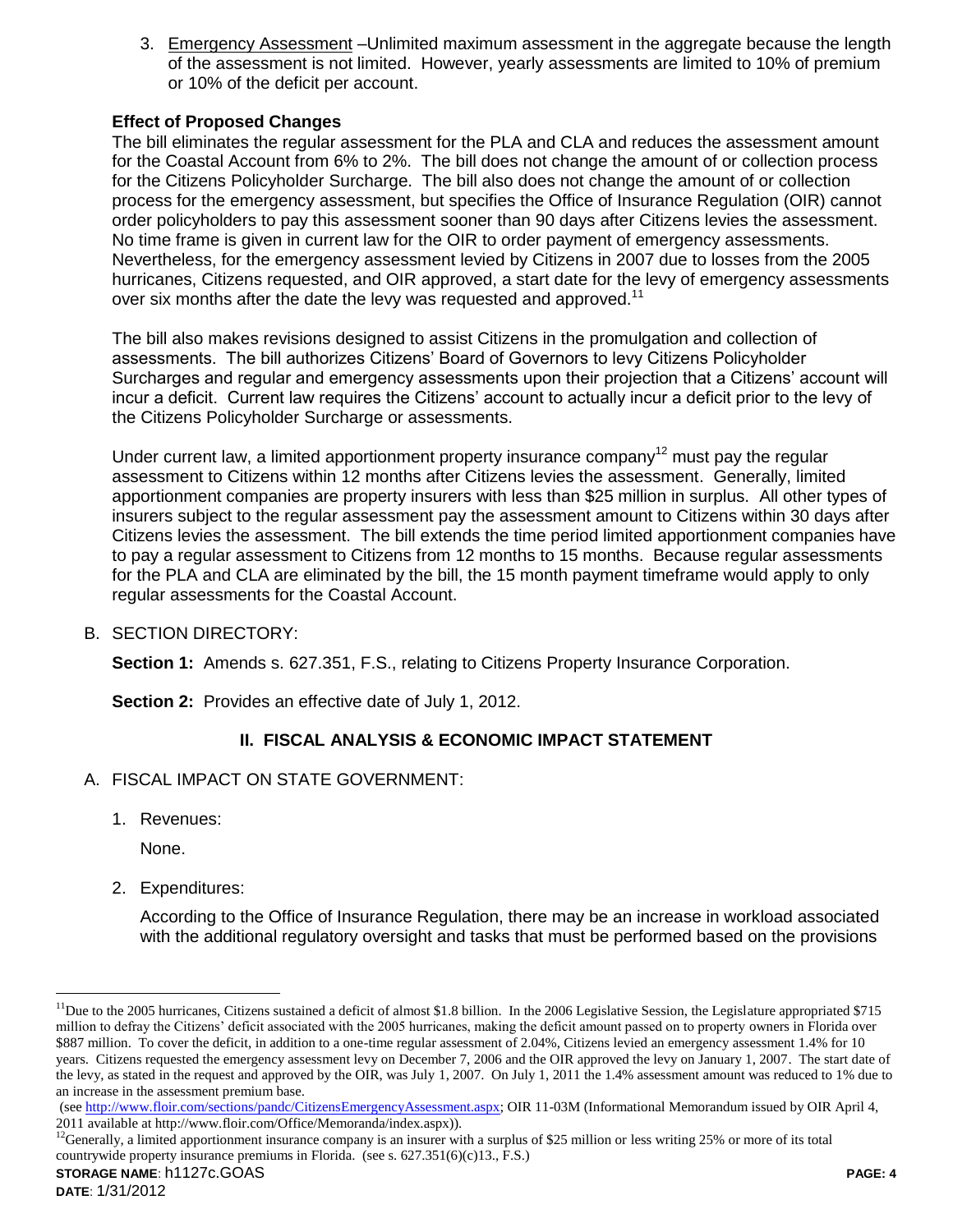of this bill. However, OIR indicates any costs associated with HB 1127 are insignificant and can be absorbed within current resources<sup>13</sup>.

- B. FISCAL IMPACT ON LOCAL GOVERNMENTS:
	- 1. Revenues:

None.

2. Expenditures:

None.

 $\overline{a}$ 

C. DIRECT ECONOMIC IMPACT ON PRIVATE SECTOR:

The elimination of regular assessments for the PLA and CLA and the reduction of these assessments for the Coastal Account impacts Citizens' policyholders because they could pay more in assessments under the bill than under current law. Because regular assessments are eliminated for the PLA and CLA and reduced for the Coastal Account and the Citizens Policyholder Surcharge is unchanged, if a deficit occurs, amounts that would be collected by regular assessments to offset the deficit will no longer be collected (or will be reduced for Coastal Account deficits). Thus, the deficit amount that must be collected with emergency assessments is potentially greater than it would be under current law, leading to a larger emergency assessment or a longer assessment levy. Citizens' policyholders pay only the Citizens Policyholder Surcharge and the emergency assessment. Consequently, if there is a larger emergency assessment, then Citizens' policyholders could pay more in emergency assessments or could pay emergency assessments for a longer period under the bill than they would under current law. However, if all three Citizens' accounts levied assessments in the first year after a storm, under the bill, a Citizens' policyholder would pay less in assessments for that year due to the bill's reduction of the regular assessment in the Coastal Account and elimination of the regular assessment in the PLA and CLA, which are paid for one year only. But, in this scenario, the Citizens' policyholder would likely pay assessments over a longer period of time under the bill than under current law because the amount of deficit to be cured with emergency assessments would be larger and the time period emergency assessments can be levied is not limited.

The timing of payment of Citizens' assessments by non-Citizens' policyholders will change under the bill. Non-Citizens' property and casualty policyholders have assessments spread out over multiple years under the bill because the amount they would pay in regular assessments under current law, which is paid in one year, is transferred to emergency assessments, which are paid over multiple years. However, the total assessment amount to be paid by non-Citizens' policyholders should not change under the bill, just the timing of the payment changes.

The bill allows limited apportionment property insurance companies three additional months to pay regular assessments, from 12 months after the assessment is levied, to 15 months.

Because the bill eliminates regular assessments in the PLA and CLA, property insurers would not have to prepay these assessments up front to Citizens and recover the amount prepaid from their policyholders. Similarly, because the bill reduces the maximum regular assessment percentage in the Coastal Account, the amount prepaid by insurers for this assessment is lower than under current law. Accordingly, the drain on insurer surplus from having to prepay regular assessments up front and collecting the assessments over a year from policyholders is avoided for the PLA and CLA and reduced for the Coastal Account.

**STORAGE NAME**: h1127c.GOAS **PAGE: 5 DATE**: 1/31/2012 <sup>13</sup> Information from Email correspondence with OIR on file with the House Government Operations Appropriations Staff.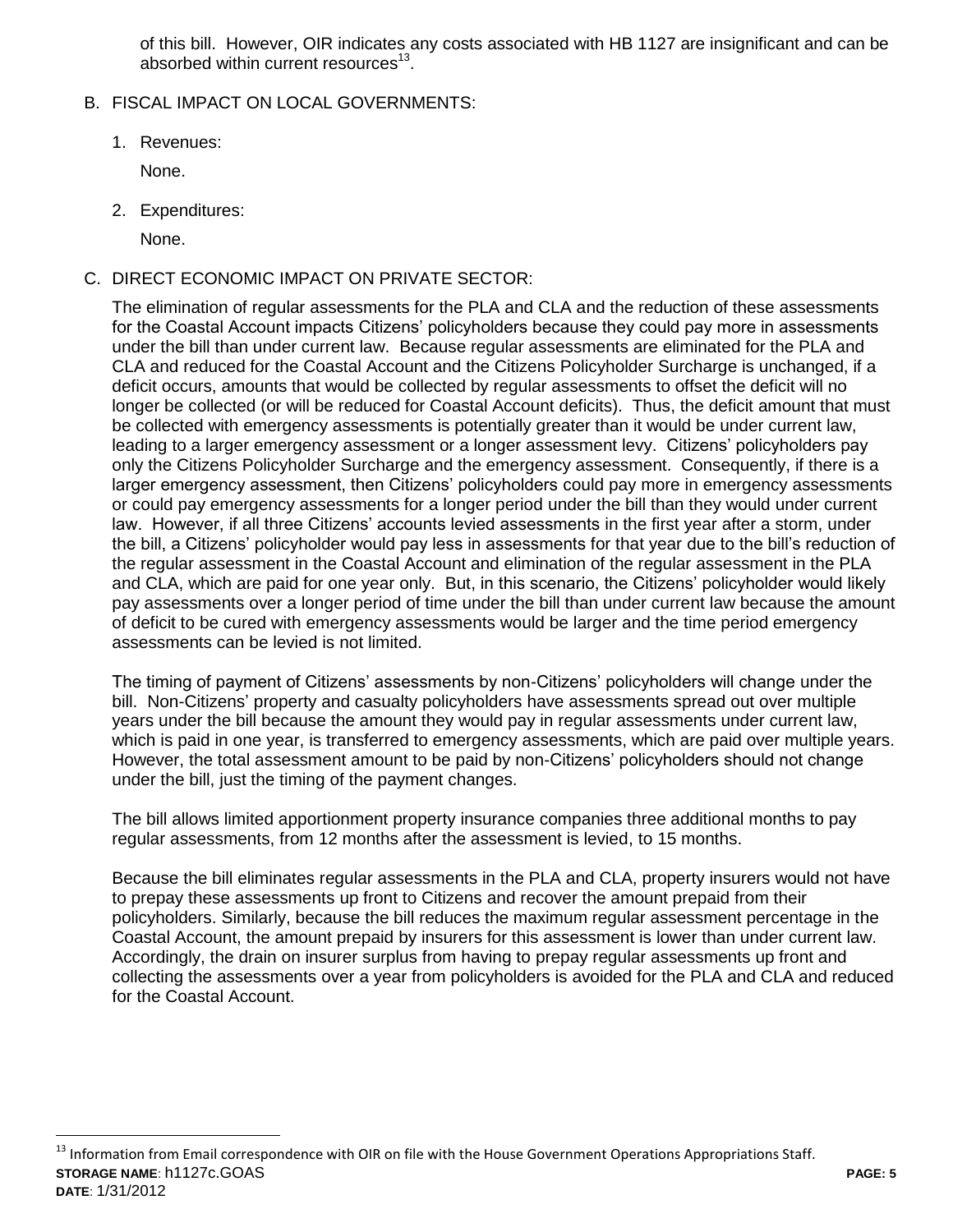In addition, a 2011 change to statutory accounting principles relating to how regular assessments are treated on an insurer's financial statement now negatively impacts some insurer's net worth.<sup>14</sup> The bill reduces that impact. Most insurers produce financial statements using both statutory and generally accepted accounting principles. Insurer financial information prepared in accordance with Generally Accepted Accounting Principles (GAAP) are typically used by investors, whereas, insurer financial information prepared in accordance with statutory accounting is used by the OIR. Citizens' levy of regular assessment*s reduces an insurer's net worth under both statutory and GAAP accounting. Under both GAAP and statutory* accounting, insurers incur a liability in the form of a direct charge to surplus (i.e., a loss in surplus) in the amount of the regular assessment when the company is billed for the assessment. However, GAAP and statutory accounting treat an asset to offset that liability differently. Under GAAP accounting, the full regular assessment paid by the insurer to Citizens is a direct charge to surplus (i.e. reduces surplus) and there is no an offsetting asset allowed, which immediately reduces the insurer's net worth in the amount of the assessment. Under statutory accounting, however, the full regular assessment is also a direct charge to surplus, but there is an offsetting asset that is included on the insurer's financial statement when the assessment is paid to Citizens.<sup>15</sup> Limited apportionment companies are allowed 12 months to pay a regular assessment to Citizens, so these companies can incur a direct charge to surplus with an offsetting asset incrementally booked over a 12 month period, decreasing the net worth of the insurer until the offsetting asset is booked in full.

The bill's elimination of the regular assessment for the PLA and CLA will prevent the impact on insurer net worth associated with the assessments. The reduction of the regular assessment for the Coastal Account will reduce the impact on insurer net worth. Insurers who are not limited apportionment companies pay the regular assessment within 30 days of levy, so their net worth is not impacted as much by the accounting principles. Citizens' emergency assessments are treated the same under statutory and GAAP accounting and are not a direct charge to an insurer's surplus, thus do not impact an insurer's net worth.

Representatives from Citizens state the bill will not have a negative impact on the corporation's ability to timely pay claims in the event of a hurricane that triggers emergency assessments. Because Citizens will no longer collect assessments from insurers within 30 days of a levy and instead will collect assessments as they are paid by policyholders throughout the year, in order to obtain liquidity needed to pay claims in the event of a hurricane, Citizens may issue more pre-event bonds than is currently issued. The bond proceeds would be invested by Citizens and the interest income used to pay the debt service on the bonds. However, if the interest income earned is not enough to pay the debt service, Citizens would use surplus to pay the difference. Surplus is used to pay claims, so if surplus is used for debt service, less is available to pay claims.

Because the bill eliminates the regular assessment for the PLA and CLA, Citizens no longer has a source for a quick influx of cash to pay claims (i.e., regular assessments paid by insurers within 30 days of levy) and may instead obtain cash to pay claims after a hurricane by issuing post-event bonds supported by emergency assessments paid over multiple years. If the Florida Hurricane Catastrophe Fund is also issuing post-event bonds to raise additional funds to pay their claims after a hurricane, then both entities could receive less favorable bonding terms which, in turn, results in higher assessments levied by both entities to support the debt service on the bonds.

Insurers having to prepay regular assessments up front to Citizens could imperil the solvency of insurers that do not have sufficient funds on hand or the ability to borrow the funds to pay the regular assessment to Citizens. If an insurer becomes insolvent, it cannot pay the claims filed by its own policyholders and the Florida Insurance Guaranty Fund (FIGA) would likely take over the insurer and pay its claims. To raise funds to pay claims of insolvent insurers, FIGA can levy regular and emergency assessments against property and casualty insurers which are passed through to policyholders to raise funds to pay claims.

 $\overline{a}$ 

<sup>&</sup>lt;sup>14</sup> The changes to the statutory accounting principles that negatively impact insurer net worth paying regular assessments to Citizens were effective January 1, 2011.

<sup>&</sup>lt;sup>15</sup> Prior to January 1, 2011, insurers were allowed to book an offsetting asset of an account receivable to the direct charge to surplus from a regular assessment when the charge was booked, rather than waiting to book the offsetting asset when the assessment is paid by the insurer.